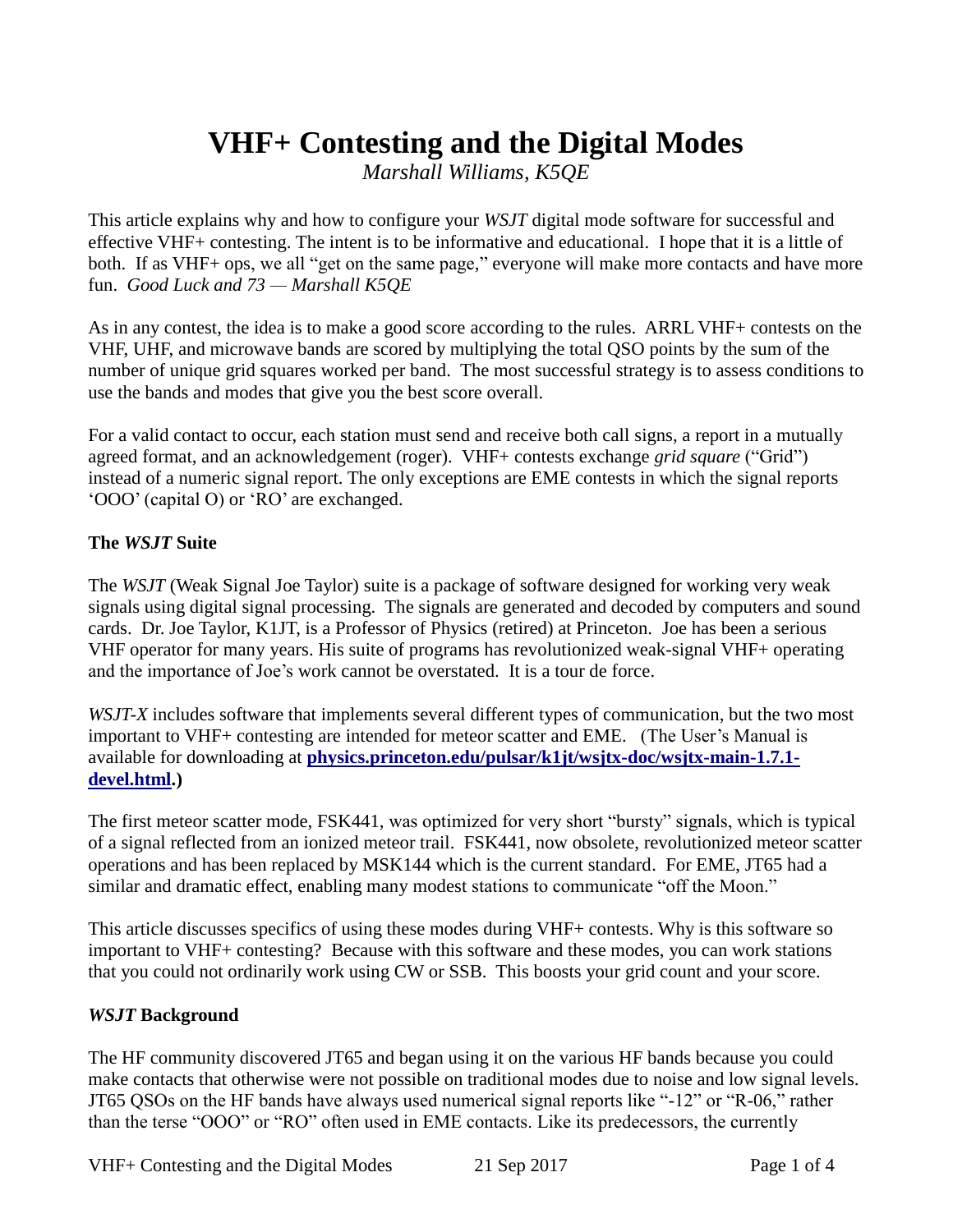supported software package *WSJT-X* supports both styles of signal reports. It also offers the relatively new modes MSK144, for meteor scatter, and FT8, described further below. (While signal reports are not required for a VHF+ contest exchange which consists of grid squares, the reports convey useful information and come "for free" as an integral part of the structured message sequences of all *WSJT*(-*X*) modes.)

I know that those who came to VHF+ *WSJT* modes with HF customs are more familiar with numeric signal reports when using FT8 and JT65. However, in a VHF+ contest, *WSJT-X* Auto-Sequencing will fail to exchange the required information for a complete QSO if one station is configured to use Contest Mode and the other is not. Be sure to configure your software properly as described below.

#### **When to Use and** *NOT* **Use WSJT Modes**

Remember that the *WJST* suite is intended for low signal-strength work. Some of the very best VHF+ contest operators have commented they are seeing two stations work on FT8 with S9+ signals on both sides. If signals are loud, you should be using SSB or CW rather than FT8. Why? Because you can easily work a loud SSB station in less than 10 seconds. It takes a full minute to work someone on FT8, even if everything is perfect. Why waste a minute when 10 seconds will do? I realize that new FT8 operators are not yet experienced with making QSOs during VHF+ contests. Give SSB and CW a try and you may find you can make contacts quite easily and quickly. As we all get more experience with the new digital modes a balance between SSB, CW, FT8, MSK144, and JT65 will be reached. The important thing is to get on the air and learn how to use as many of these modes as you can – they are just tools and appropriate in different circumstances.

### **Using MSK144, FT8, and JT65**

The current revision of WSJT-X is Version 1.8.0-rc2 (as of 21 Sep 2017). Among its modes, the most important for VHF+ contesting are MSK144, FT8, and JT65. Each mode requires careful setup:

JT65: 2M EME operation occurs from 144.100MHz to 144.150MHz. If you have a 2M EME setup, you can work a lot of stations that you could not work any other way on 2M. It does not take a huge station: One long Yagi or two medium-length Yagis and high power will do the job.

JT65 comes in three flavors; JT65A for 6M; JT65B for 2M, 222, and 432; and JT65C useful for bands above 432MHz. A typical JT65 VHF+ QSO consists of messages exchanged like this:

Message 1—K5QE W8XYZ EM89 Message 2—W8XYZ K5QE EM31 OOO Message 3—RO Message 4—RRR Message 5—73

*Note the use of grids in messages 1 and 2 — required for JT65 contacts to count in VHF+ contests.*

Interestingly, almost every JT65 EME QSO will be with a new grid. You can work 60+ contacts in Europe and almost never dupe a grid. The NØUK EME-1 reflector is where the EME stations mostly hang out (**[www.chris.org/cgi-bin/jt65emeA](file:///C:/Users/Ward%20Silver/Documents/Editing,%20Articles,%20and%20Projects/Articles%20&%20Projects/FT8%20Primer/www.chris.org/cgi-bin/jt65emeA)**). The EME-1 page is a "sister page" to the PingJockey page used by meteor scatter ops (see next paragraph). There are other reflectors in Europe that are popular with some ops.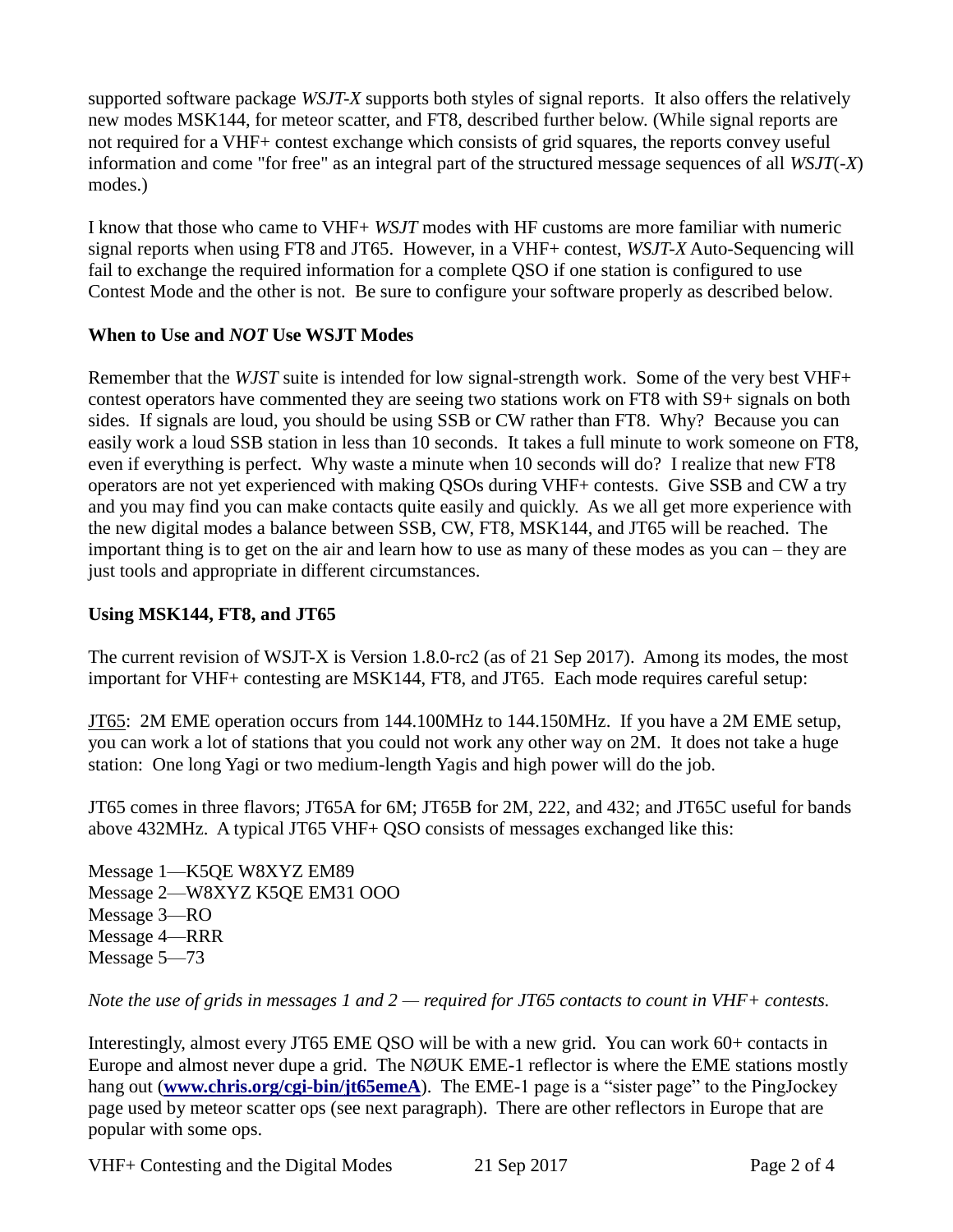MSK144: MSK is used for digital meteor scatter (MS). Distances typically are from 500 miles out to 1200 miles. The technical details of MSK144 are described in the Sep/Oct 2017 *QEX* article by K9AN and K1JT: **[www.arrl.org/files/file/QEX\\_Next\\_Issue/SeptOct2017/FrankeTaylor](http://www.arrl.org/files/file/QEX_Next_Issue/SeptOct2017/FrankeTaylor)**.

The "North American calling frequency" for MSK is 50.260MHz on 6M. During non-contest periods, you can go there and call CQ. You will often make a random contact that way. The PingJockey reflector (**[www.pingjockey.net/cgi-bin/pingtalk](file:///C:/Users/Ward%20Silver/Documents/Editing,%20Articles,%20and%20Projects/Articles%20&%20Projects/FT8%20Primer/www.pingjockey.net/cgi-bin/pingtalk)**) is where meteor scatter ops hang out. You can chat with other MS ops, make schedules, and then run them. Many run their scheduled contacts right on 50.260MHz, but others move off the calling frequency just to avoid QRM. During contest times, if everyone tries to run their scheduled contacts on 50.260MHz bedlam is almost guaranteed, so moving off .260 is wise.

A "calling frequency" for 2M is not yet firmly established. Some are using the old meteor scatter frequency of 144.140MHz, while others are using 144.150MHz. Of those two, I tend to support 144.150MHz as frequencies below that are in the middle of the EME band on 2M. I don't believe that there are any agreements for the other bands, but this is not a problem....just use the PingJockey reflector and make a schedule with the other station. You can put a LOT of grids in the log using MSK144 meteor scatter. You would be wise to practice using this mode.

*SHAMELESS PLUG: MSK144 has made meteor scatter on 222 relatively easy. Many will tell you that "you can't do MS on 222", but they are wrong. We (K5QE) worked every station that ran 222 in the last contest. If everyone would make an effort on 222, there would be a lot more points in the logs.*

FT8: FT8 was designed for weak and multi-hop E-skip and is also useful for tropo propagation. Depending on the strength of the tropo path, distances out to 600+ miles are possible and if you are very lucky, more. The calling frequency for FT8 on 6M is 50.313MHz. Right now, everyone seems to want to run all FT8 contacts on 50.313MHz. During a contest, this is obviously going to be a mess. Some mechanism is going to have to be worked out so that contesters can "spread out".

# **Setting up** *WSJT-X*

Here is how to set up *WSJT-X* to get messages that work well for VHF+ contesting. (These instructions assume version 1.8.0 RC2.)

MSK144: Getting the setup right is very important with this software.

- On the main page, click the "TX even/first" box if you are intending to transmit on the first sequence, then click "Auto Seq".
- By agreement, ShortHand messages are *not* used on 6M but *are* used on the other bands, so set "SH" appropriately for the band you are going to use.
- Click on File/Settings and fill in your call and grid square.
- Click the "Enable VHF/UHF/microwave features" box.
- Click on the Radio tab and chose your PTT method and COM port.
- Click on the Advanced tab and click the "FT8 and MSK144 Contest Mode" box.
- Click OK to return to the main page. Messages should now be correct for VHF+ contesting, including grid squares.